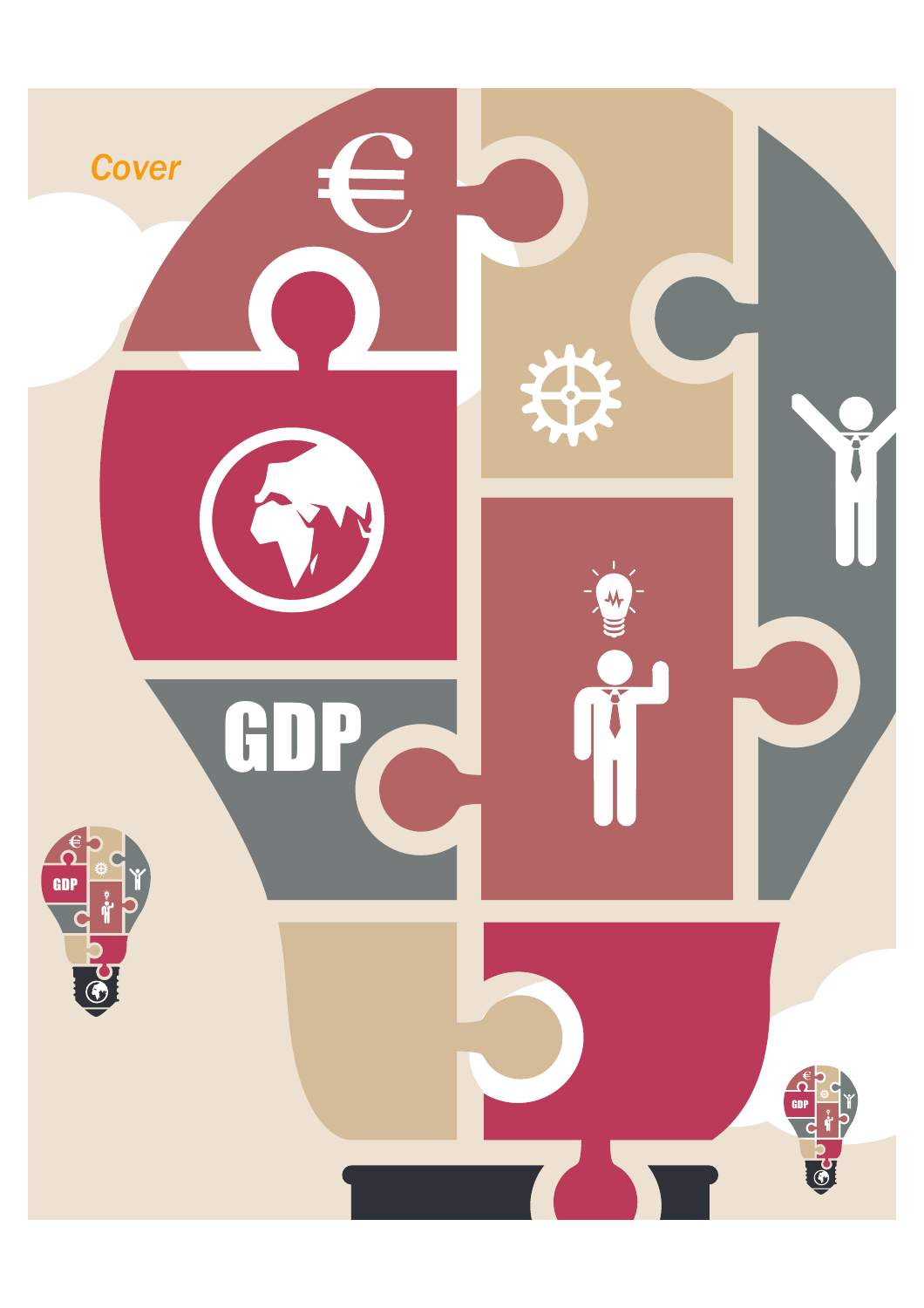

# **Europe, America and China Have the Same Economic Problem**

By **Edmund Phelps**

Each of the world's major economies – the EU, America and China – are slipping into its own "new normal". While they offer an escape from poverty, all of them are, to varying degrees, lacking in human flourishing.

Each of the world's major economies – the European, the American and the Chinese economy – is slipping into its own "new normal" and each pean, the American and the Chinese economy – one is unhappy in its own way. These economies offer an escape from poverty. But Europe is seriously lacking in self-support. America is woefully lacking in prosperity. And all of them are, to varying degrees, lacking in human flourishing.

## **The European Union**

Measured by its gross domestic product, the economy of the European Union is very large – larger than American and Chinese economies. Its decline acts to reduce wages in the rest of the world. More important, Europe was – for more than a century – a major source of new products and a key source of advances in science and the arts. We will all be the poorer if Europe goes on failing to recapture its brilliant past.

In the past two decades it has become apparent that the European economy is in very poor condition. It is common ground that, now, in 2015, the aggregate output – the Gross Domestic Product – of the European economy is far below the previous trend path – below the trend line we might fit to historical data up to 1995. Yet European economists believe with few exceptions that nothing is radically wrong with the European economy – nothing that would require structural rehabilitation extending to the entrepreneurial heart and innovative brain of the economy. Nevertheless it is interesting to note what these economists, observing that the economy is not well, are diagnosing and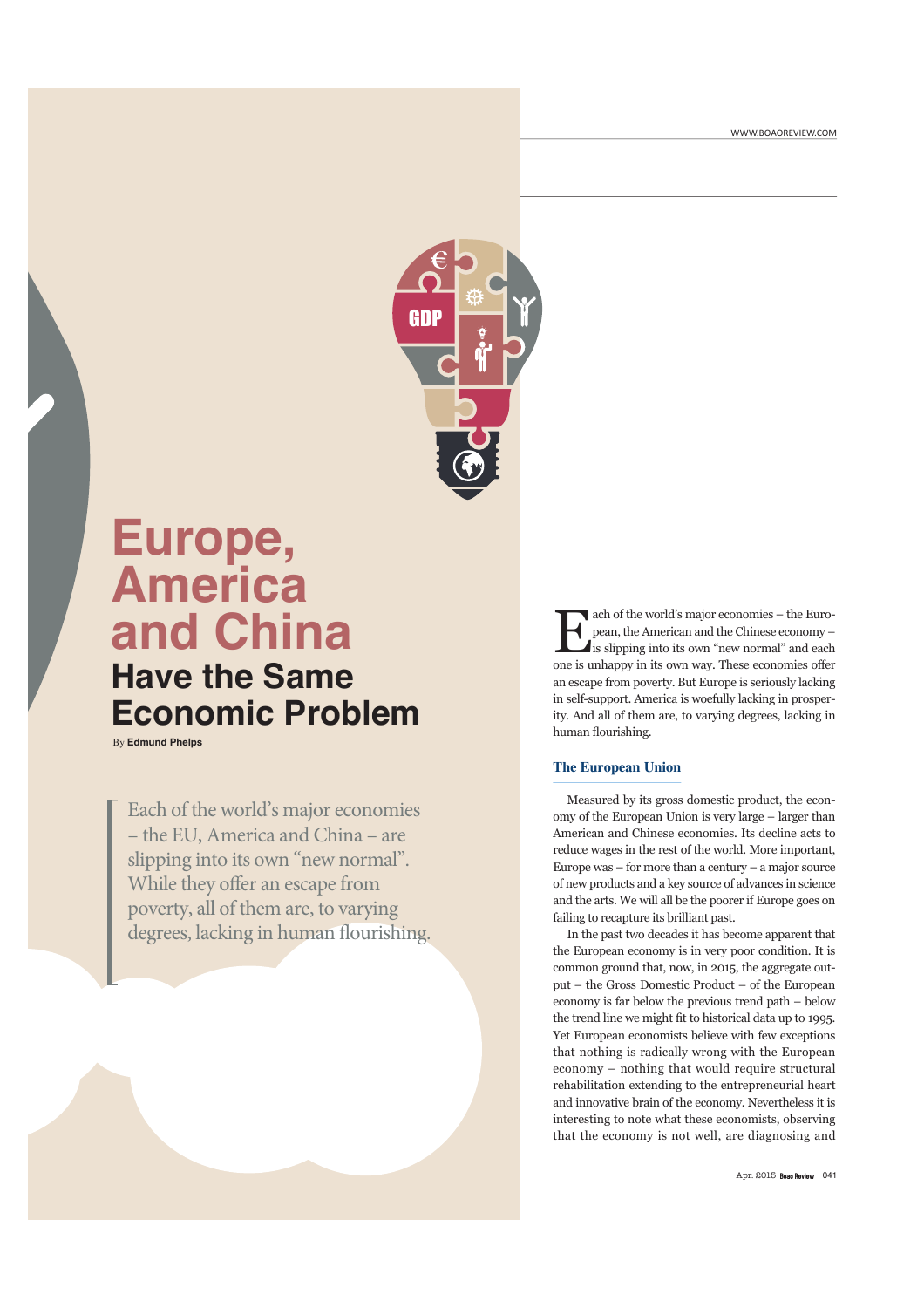*Cover* 

prescribing. And we may learn something that may sometime be useful in our own economies.

Many economists speak of a loss of competitiveness, particularly in the south of Europe – in Greece, Italy and Spain. They imply that output is down, relative to trend, largely because wages got out of line with productivity, forcing firms to cut back  $-$  a case of wage misalignment. Taking this perspective, German economists argue for wage deflation in the affected economies; the Keynesian economists argue for monetary stimulus in order to raise prices (relative to wages) and state investment in infrastructure to create some more jobs.

The background to the adoption of this perspective is the sharp productivity slowdown that hit Germany, Italy, France and Spain around 1998; and Britain around 2005. Although wage rates have remained in line with productivity in Germany and Britain – and employment has held up pretty well there – wages got out of line with productivity in Italy, Spain and Greece during the boom years of the late 1990s, and in the early 2000s wages got ahead in France and farther ahead in Greece. These wage misalignments may very well explain the drop in the employment of men – relative to the population of men – from the period 1990-1995 to the period 2010-2012 in Italy and Spain as well as Greece. But, in Italy, France and most conspicuously in Germany, we see a bigger drop of the employment-to-population ratio from the 1970s

(in Germany and Italy) or the 1980s (in France) to the 1990s. Were those drops in employment also the result of wage misalignments? Is every fall of employment a market failure? Of course not! No one would believe it is mainly an accumulation of such misalignments that has brought declining employment and thus output not keeping up with its trend path. There must be some other forces at work.

Economists have staged a fierce debate over two warring schools. In the classical view, which I myself have expounded (in the Financial Times), it is to some extent a contraction of labor supply that has led to a decline of employment – and thus to lagging output. And it is largely outbreaks of fiscal profligacy in Europe, most pronounced from the mid-1990s to the mid-2000s, that led to that contraction: In Greece, Italy and, to a lesser extent, France, there were tax cuts and spending increases, which added to households' estimates of their private wealth in relation to their wage income, and there were expansions of entitlements to future benefits, which added to people's estimates of their social wealth relative to their income. (The European Union also donated lavish "structural funds" to Spain and Greece, which further increased people's wealth relative to their productivity. Brussels made some of them rich. Even public sector wage rates rose to the sky in Greece.) Bloated with wealth, many employees must have lost some of their incentives to perform well, so companies' costs of production went up;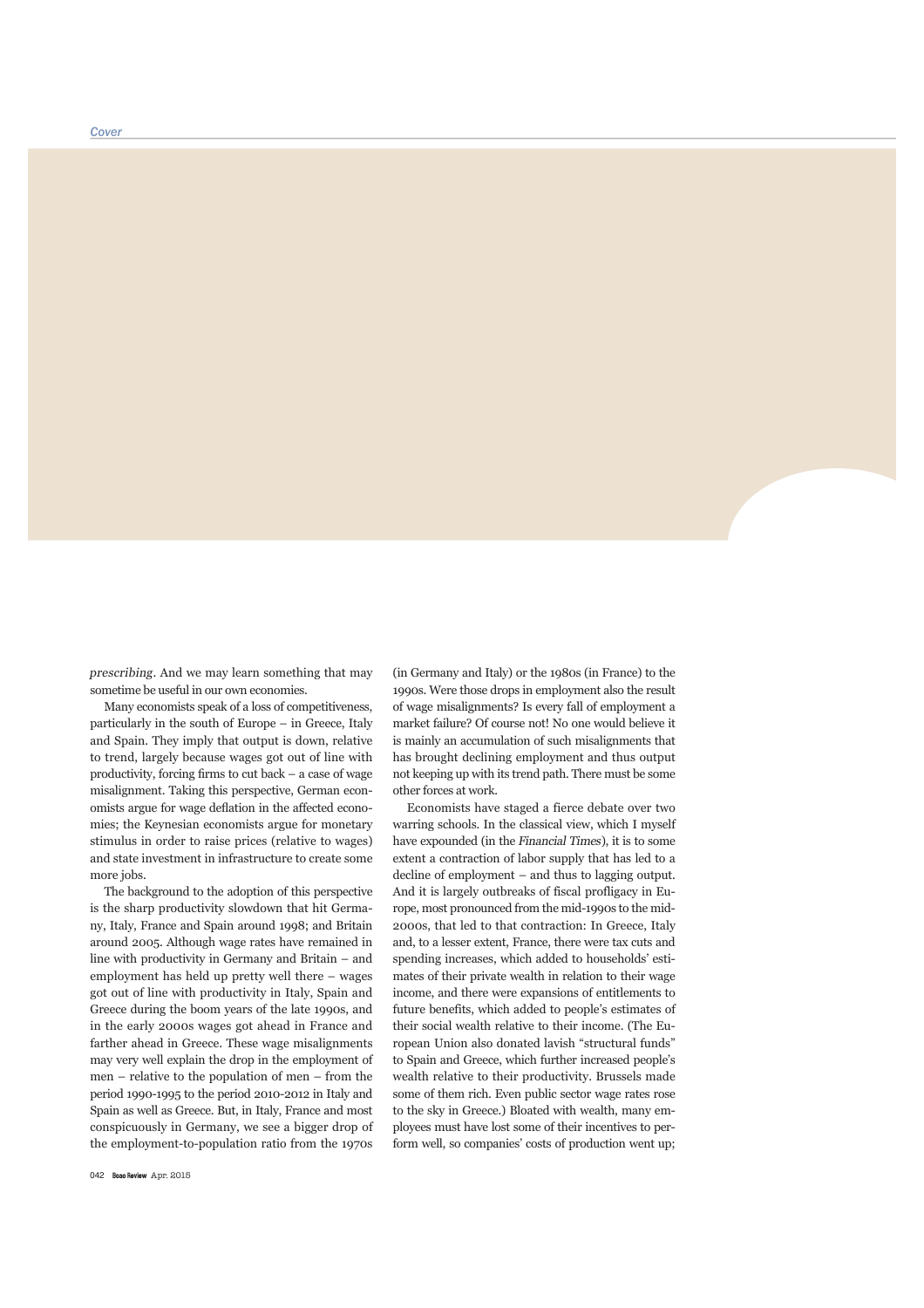and many households cut back their labor force participation – delaying employment or retiring sooner.

GDP

In the Keynesian view, an increase in household wealth serves to raise employment by adding to consumer demand. Keynesians suppose it is a decline of "aggregate demand" that has reduced employment, pulling output down with it. As they see it, southern Europe needs more of that fiscal "profligacy," not the "fiscal austerity" forced on them, to reverse the fall of employment. (There is statistical evidence on the classical side: There is a negative relationship between the household wealth-to-income ratio and (1) labor force participation as a ratio to active-age population as well as (2) employment as a ratio to active-age population size.

However, this current debate between "Keynes" and the "classics" misses the big picture. The major cause of the huge losses of output – relative to the historical trend – ever since the 1970s or 1980s is the sharp slowdown of European productivity. This slowdown is the result of two losses of innovation. First in the 1960s, European innovating, though never very strong in the postwar years compared to what it was in the previous 100 years, appears to have slackened, so that Europe was totally dependent for sustained productivity growth on American innovation. Second, in the 1970s, American innovating slackened. Europe was able to draw further on the pool of past American innovations until that pool was virtually exhausted in the

mid-1990s. That helps us to understand why European productivity growth slowed so sharply.

Right now, in early 2015, southern Europe is suffering a slump of employment – mainly due to lingering uncertainties about finance in the aftermath of the recent financial crisis and about monetary and fiscal policy. Few businesses are investing, so few workers are hired to produce capital goods. But, even if Europe soon recovers from this slump, Europeans in the north as well as the south have to face the consequences of an economy that has had no significant productivity growth for two decades and has no prospect of achieving such growth – on its own, at any rate – in the near future. Europeans are going to have to go without the wage increases to which they became accustomed in the postwar decades. Europeans are going to go on facing companies in which few employees are involved in any engaging, challenging or creative work. Finally, Europeans are going to face the fact that employment will go on being weak owing to poor current productivity growth and poor expectations of productivity growth over the foreseeable future.

Worse vet. Europe will find itself in a vicious circle: Already a half million young Europeans have begun a new life overseas just in the past two years and a quarter-million or so can be expected to leave every year as long as there is a dearth of opportunities for rewarding, gratifying work in Europe. And as Europe goes on hemorrhaging its best talent, its possible ways out of its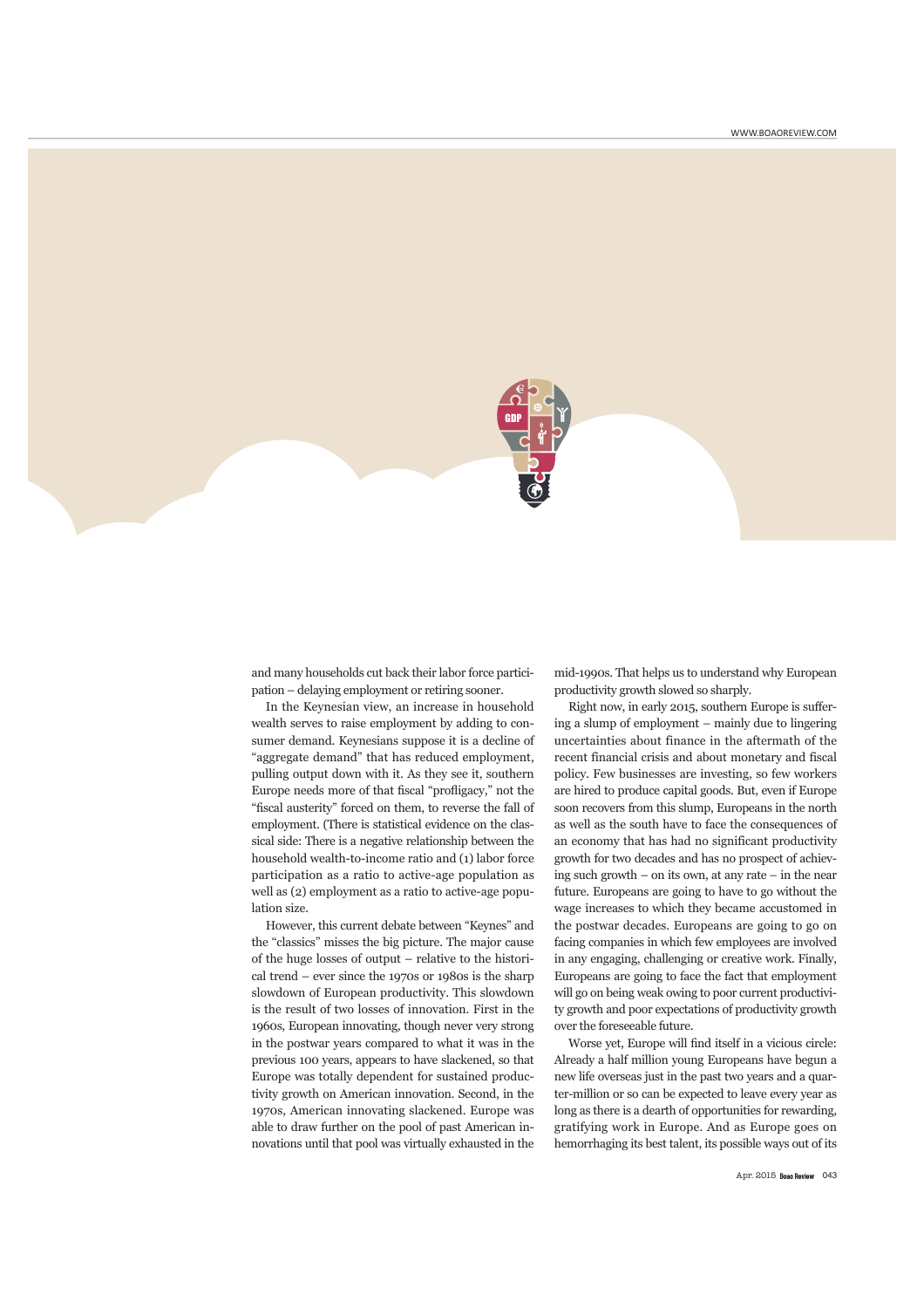

stagnation will become even narrower.

This ongoing implosion of Europe presents not only the known dangers – the loss of trade and investment opportunities for the rest of world as a whole – but also unknown dangers. We have not seen in a very long time a prolonged stagnation of a high-income economy extending over a whole continent.

#### **America**

What came to be called the "Great Productivity Slowdown" appeared in America in the late 1960s. The annual growth rate of Total Factor Productivity, the productivity of labor and capital combined, after running at an average rate of 2 percent since 1922, slowed by 1972 to an average of 1 percent ever since. Americans, including me, had no idea how disastrous this would prove to be.

The only plausible explanation for this slowdown is that the rate of aggregate innovation in the American economy fell in the 1960s and has remained low. On Wall Street, this interpretation is resisted. "Don't you know," they say, "that Silicon Valley in California and Route 128 in Massachusetts have been prodigiously innovative?" The misunderstanding is resolved by noting that innovation has declined sharply in the older industries, which are found mostly in the heartland of America – in the interior of the country. Silicon Valley and Route 128 are still not big enough to offset a near-disappearance of innovation over most of the economy. The entrepreneur and angel investor Peter Thiel, who has a deep knowledge of Silicon Valley, believes that Silicon Valley is no longer radically innovative – it has been mainly engaged in elaborations of a few radical innovations in the past.

For the growth rate to be maintained, each year's innovation must be proportional to the current stock – while the stock is getting higher and higher. So maintaining the old growth rate constantly requires human imagination to be increasingly far-reaching. Yet America did it for more than 100 years.

What forces might have caused America such a large drop in the rate of growth in its stock of innovations? My book Mass Flourishing contains a lengthy discussion and here I will identify several of its hypotheses.

For widespread innovation in a nation the people must have the "dynamism" required to spark it. I suppose young Americans are still growing up with an undiminished "desire" to innovate – to conceive the new and to make a difference in the world. However, it appears from interviews and surveys that a great many young people who would have been expected to be aspiring innovators a generation ago are inhibited from pursuing such a life. American society has come to place less value on individual exploration and creativity. Family, friends and community put increased pressure on the individual not to break away or to stand apart. The rush to sever ties and "go west" to take part in its development would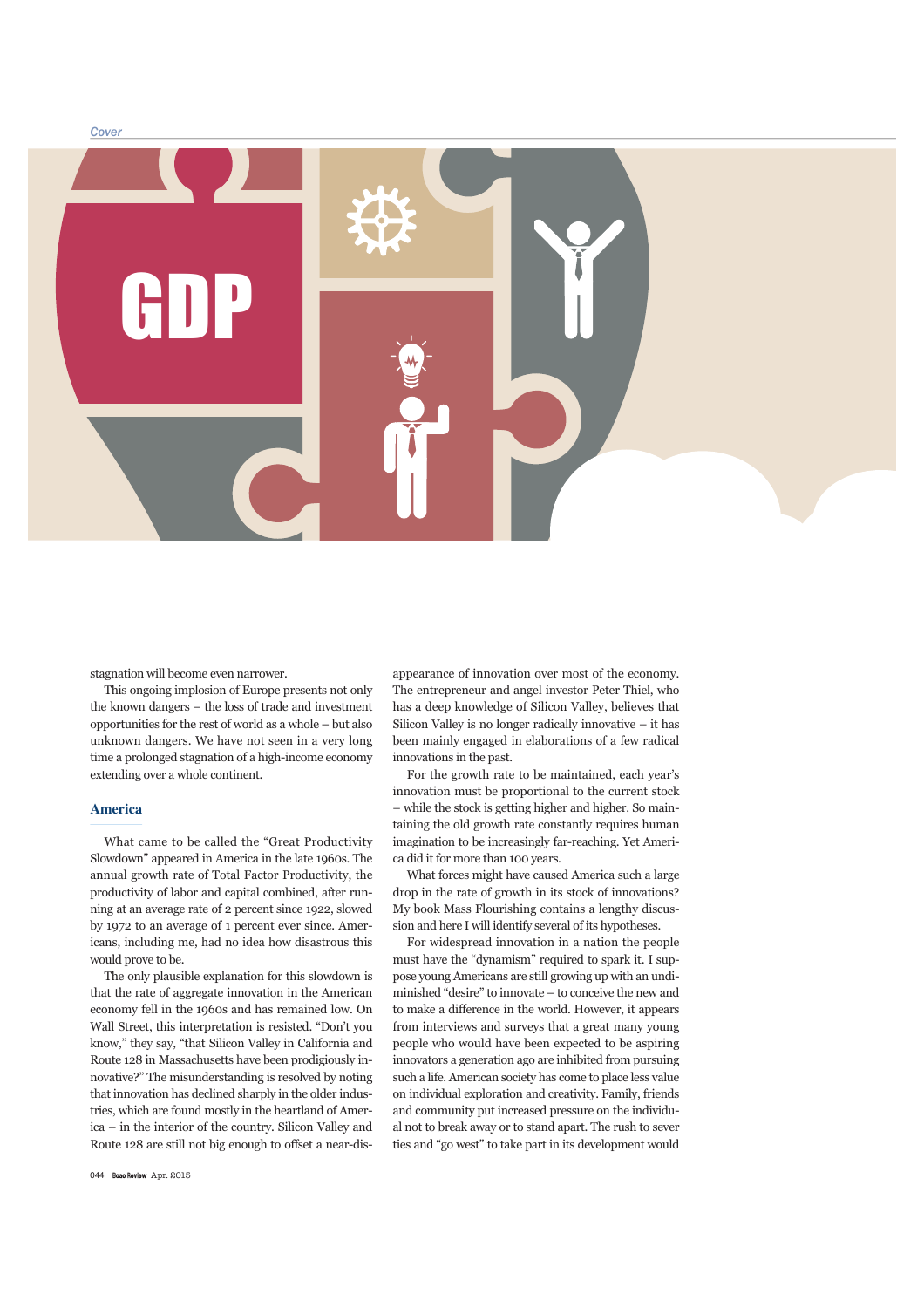be unimaginable today. Money has become the metric for assessing a person's success and main satisfactions: Parents and spouse urge a young person to opt for high pay and job security rather than to embrace uncertainty and to journey into the unknown. Pathological materialism leads to rampant short-termism in business and finance. No wonder people who grew up hoping to embark on a career of challenge and adventure forget this dream and drift into a lesser life.

Questions can be raised about whether, in recent decades, young people throughout American society have possessed the intellectual equipment – the capacity – required for innovating. In general, an innovator had to have insights into whether the newly conceived product would succeed in the market – insights typically born of business experience as well as "talent." The baby boom generation brought into the labor force many people who were much less familiar with the world of business than the people of the previous generation and much less interested. The new generation may be different.

Societies must give aspiring innovators wide latitude if innovation is to be widespread. Yet huge blocks to innovation have been erected in America. Vested interests, such as established companies – their owners, the management and the work force – feel entitled to be defended against the competition that new innovators would bring and to bailouts in the event they suffer losses of market share to new competitors. Politicians, for their part, feel entitled to curry the favor of interest groups. This is the culture of social protection. A result is that any aspiring innovator contemplating an attempt to bring a new product or method to an established industry will realize that he or she would be doomed to failure because the state will protect the incumbent companies from losing their market share. In the past couple of years, some young giants in the so-called technology fields, such as Google, have begun to invade traditional industries.

The prospect for the foreseeable future, therefore, is a near-stagnation of productivity and wages, a deficiency of engaging work, and weak employment – similar to Europe, but not as severe as long as new industries, with their new products or methods, are conceived, developed and some are successful.

Now, in early 2015, America has achieved the semblance of a recovery. A rough recovery from a crisis is a natural result of a bulging shelf of new ideas still unexploited and the accumulation of retained profits waiting to be invested. Recent data put the unemployment rate at about the level of 1995-96 – after the recent recession and before the internet boom. We could even go as far as to say that a boom is going on – in the midst of long-term stagnation – thanks to the innovation called "fracking" and to the flight of capital from Europe and elsewhere, which has made it easier for investing and innovating to obtain finance. Yet labor force participation has plumbed new depths, growth of